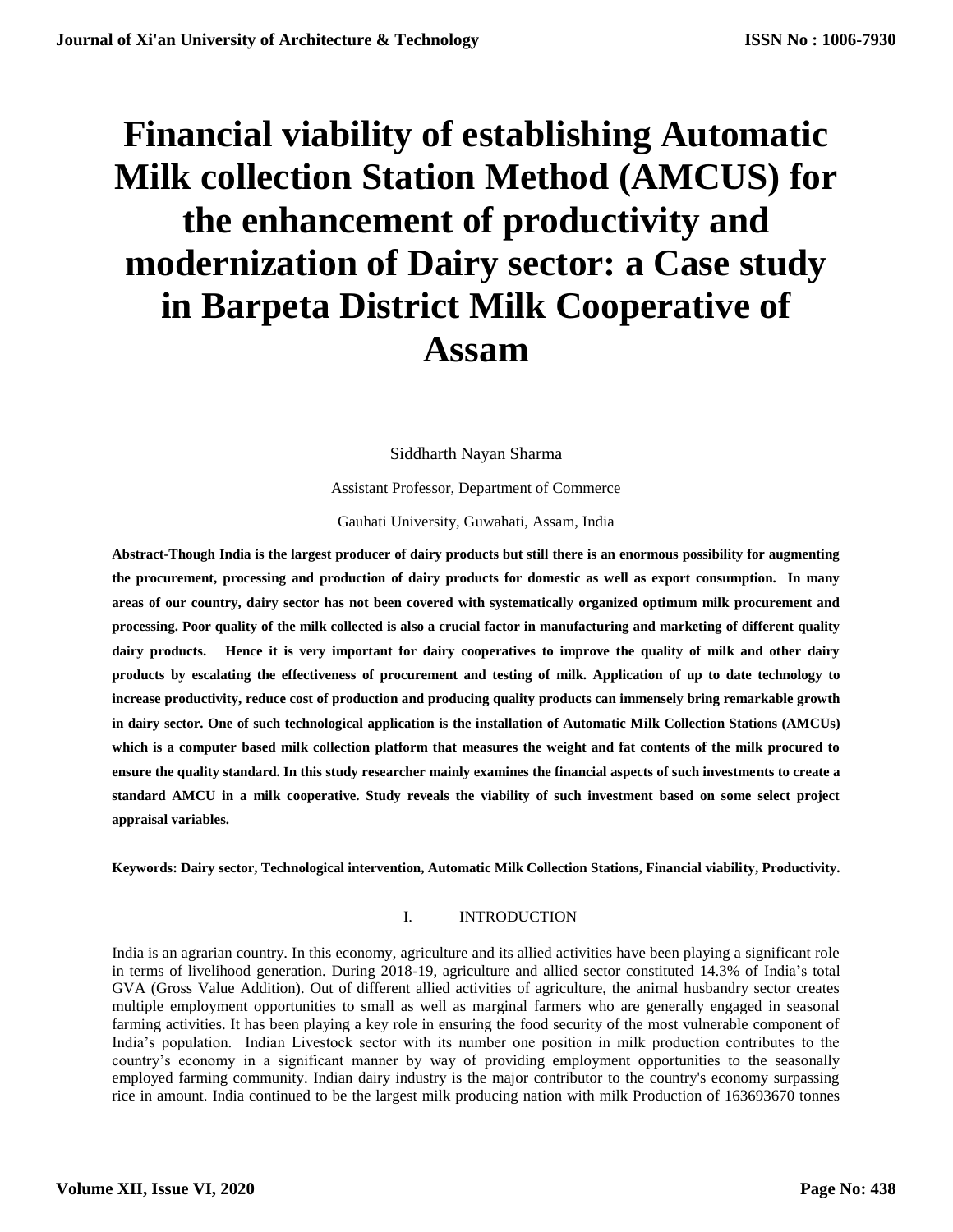during 2016-17. Several actions have been taken by the Government of India to boost the productivity of dairy sector, which has resulted in escalating the milk productivity significantly. In Assam also, agriculture and allied sector creates employment of more than 50% of the total workforce and support more than 75% population of the state directly or indirectly. Rural population of Assam is almost 85.9% which is higher than national average rural population share of 68.8%. Like in other parts of the country, dairy sector of Assam also has an important share in creating livelihood for a major part of rural population. Therefore it is very important to take measure in some focus areas for the development of dairy sector in Assam. One of such important measure is to create systematic improvement in procurement, processing and distribution of milk aiming at economic upliftment of rural milk produces.

2.1. *Significance of the study*- Every technological up gradation comes up with a cost of investment. Installation of Automatic Milk Collection Stations (AMCUs) is a capital expenditure since it is assumed that such a technological up gradation will create returns for a long period of time. Hence it is very important to understand the cost- benefit aspects of such capital expenditure. In this study researcher mainly examines the financial aspects of such investments to create a standard AMCU in a milk cooperative. Study reveals the viability of such investment based on some select project appraisal variables.

### 2.2. *Objective of the Study-*

Objective of the study is to examine the financial viability of establishing a standard Automatic Milk Collection Stations in a dairy cooperative.

### 2.3 *Research Methodology-*

This is a descriptive analytical study based on some secondary financial data. In order to examine the financial viability of investment to develop an AMCS system in a dairy cooperative, researcher has considered Barpeta District Milk Cooperative of Assam as a sample. Financial data are collected from their record keeping books and analyzed based on some select parameters i.e., cost of bank loans, income parameters, expenditure parameters, income-expenditure statement, financial analysis tools like Net Present Value (NPV) , Benefit to Cost Ratio (BCR), and Internal Rate of Return (IRR). Since the investment is of capital in nature, popular methods of capital budgeting like BCR, NPV and IRR are adopted.

### 2.4. *About Automatic Milk Collection Station Method (AMCUS)-*

Large dairy cooperatives that deal in higher quantities of milk should use modern technology in various processes of milk procurement, their testing and record keeping. Automatic Milk Collection System is an integrated computerized system of milk testing, milk weighing, and electronic medium of storing data. It enables electronic data processing and output. This Automatic Milk Collection system enables web based data management where data can be stored for each milk producer. Computer system prepares transaction details of each farmer and processed the payment details electronically. It can further send the payment details to the bank for direct credit into farmer's bank account. This technology based system enables removal of unnecessary intermediary and executes a faster completion of the whole process. This computer based automatic milk procurement method creates multifold benefits like reduction in the use chemicals, detergent, stationary etc. It also reduces the expenditure related to manpower. This automatic computerized integrated process reduces the wastage of sample milk and creates confidence among the farmers through transparent and efficient milk procurement and payment system.

## III. ANALYSIS AND FINDINGS

## 3.1. Feasibility analysis:

In order to know the feasibility of a capital expenditure decision, the rational estimation of possible cost of investment and their future benefits are very crucial. Cost of investment of installing an Automatic Milk Collection Station may differ with the specifications and requirement of the users. However, in order to conduct the study, based on the available record of the Barpeta Milk Cooperative, researcher has rationally fixed the following parameters related to the techno economic conditions of the investment. A statement of standardized techno economic parameters is shown in Table 1.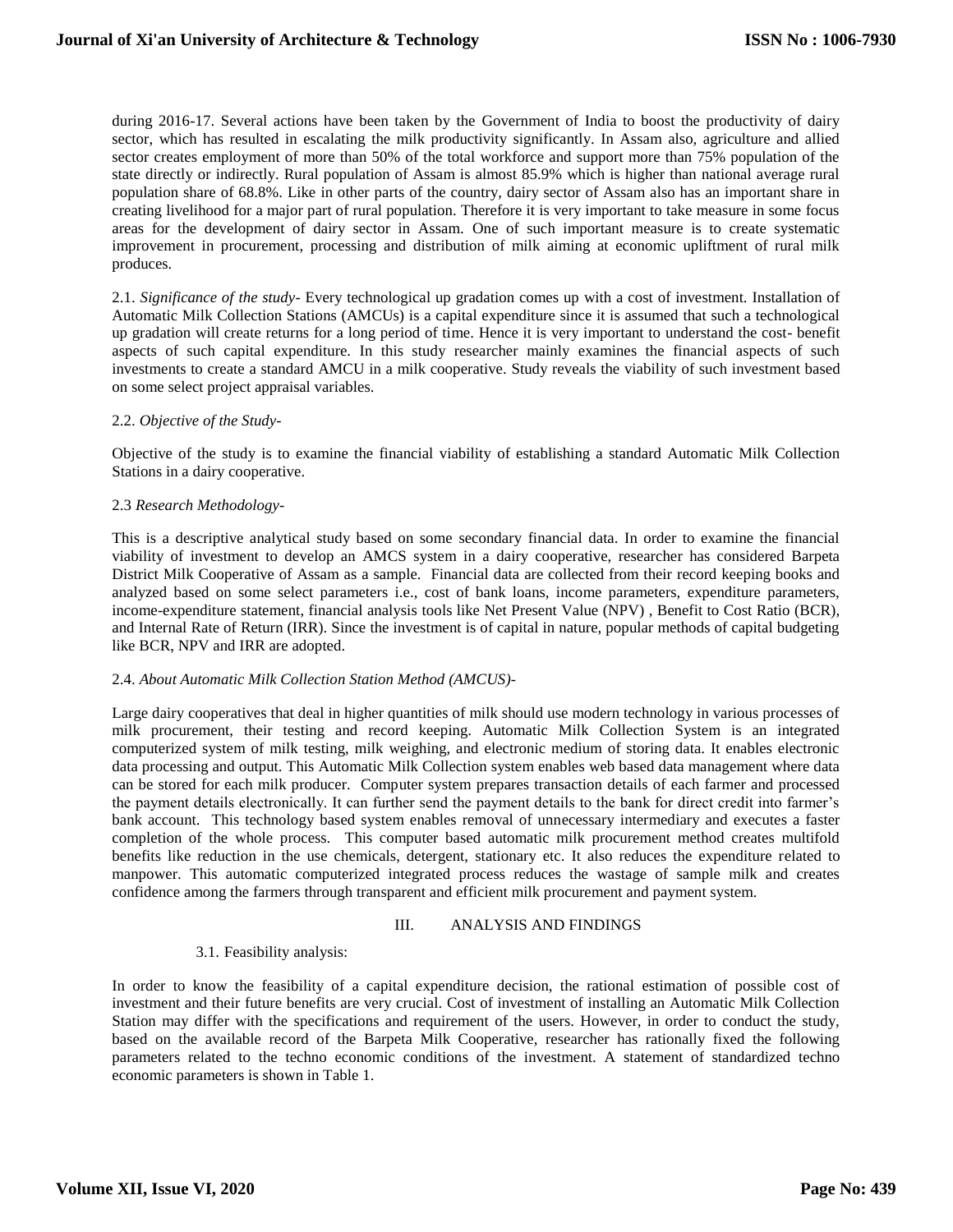| <b>SL</b>      |                                                                  | Amount (Rs.) |
|----------------|------------------------------------------------------------------|--------------|
| No.            | Particulars                                                      |              |
| a.             | Cost of Investment, Required Margin Money and Loan amount        |              |
| 1              | Cost of Automatic Milk Collection Unit (Rs.)                     | 125000       |
| 2              | Amount of Margin Money (Rs.)                                     | 31250        |
| 3              | Amount of Bank Loan (Rs.)                                        | 93750        |
| $b$            | Parameters related to Income                                     |              |
| 1              | Per Day collection of Milk in liters                             | 400          |
| 2              | Per Day Milk samples                                             | 200          |
| 3              | Volume of Sample milk saved in quantity (milliliter per sample)  | 10           |
| $\overline{4}$ | Sale of milk sample @ 10 ml/sample (liters per month)            | 60           |
| 5              | Selling price of sample milk (Rs. per liter)                     | 24           |
| 6              | Savings in expenses on staff and other employees (Rs. per month) | 2500         |
| 7              | Savings in cost of stationary (Rs. per month)                    | 250          |
| 8              | Savings in expenses on glassware (Rs. per sample per day)        | 0.05         |
| 9              | Savings on detergent, cleaning and other (Rs.)                   | 0.1          |
| c.             | Parameters related to expenditure                                |              |
| 1              | Expenses on repairs and maintenance (Rs. per month)              | 1500         |
| d.             | Others                                                           |              |
| 1              | Rate of Depreciation (percentage)                                | 15           |
| $\overline{2}$ | Rate of Interest on bank loan (percentage)                       | 13.5         |
| 3              | Loan repayment period in Years                                   | 7            |

Source: Author's self compilation from the records of Barpeta District Milk Cooperative, Assam

Finding: It is observed in Table 1 that, the initial cost of investment is Rs 125000 for the establishment of Automatic Milk collection Station Method (AMCUS). Bank loan is 75% of initial investment i.e., Rs. 93750 at an interest of 13.5% with a standard loan repayment period of 7 years. The total bank loan can be repaid in 7 years with no grace time. Therefore the repayment is predetermined at 7 years for the model task. Bank loans for Automatic Milk collection Station Method (AMCUS) is refinanced by NABARD under DEDS (Dairy Enterprise Development Scheme). Such projects are eligible for back ended capital subsidy of government. Remaining amount of initial investment, 25% of Rs. 125000= Rs. 31250 is margin money required in case of bank loan. Since it is a capital expenditure there is a maintenance expense of Rs 1500 per month. Depreciation is charged at 15% on written down value of the capital expenditure. If income parameters are studied, it is seen that there are savings in case of expenses related to staff and other employees, stationary, glassware, detergent, cleaning etc.

Financing of a capital expenditure decision is based on future income. Hence it is important to calculate the surplus/ deficit of each year from 1<sup>st</sup> year to 7<sup>th</sup> year. Following table shows the statement of income and expenditure related to the capital expenditure for the installation of Automatic Milk Collection Station.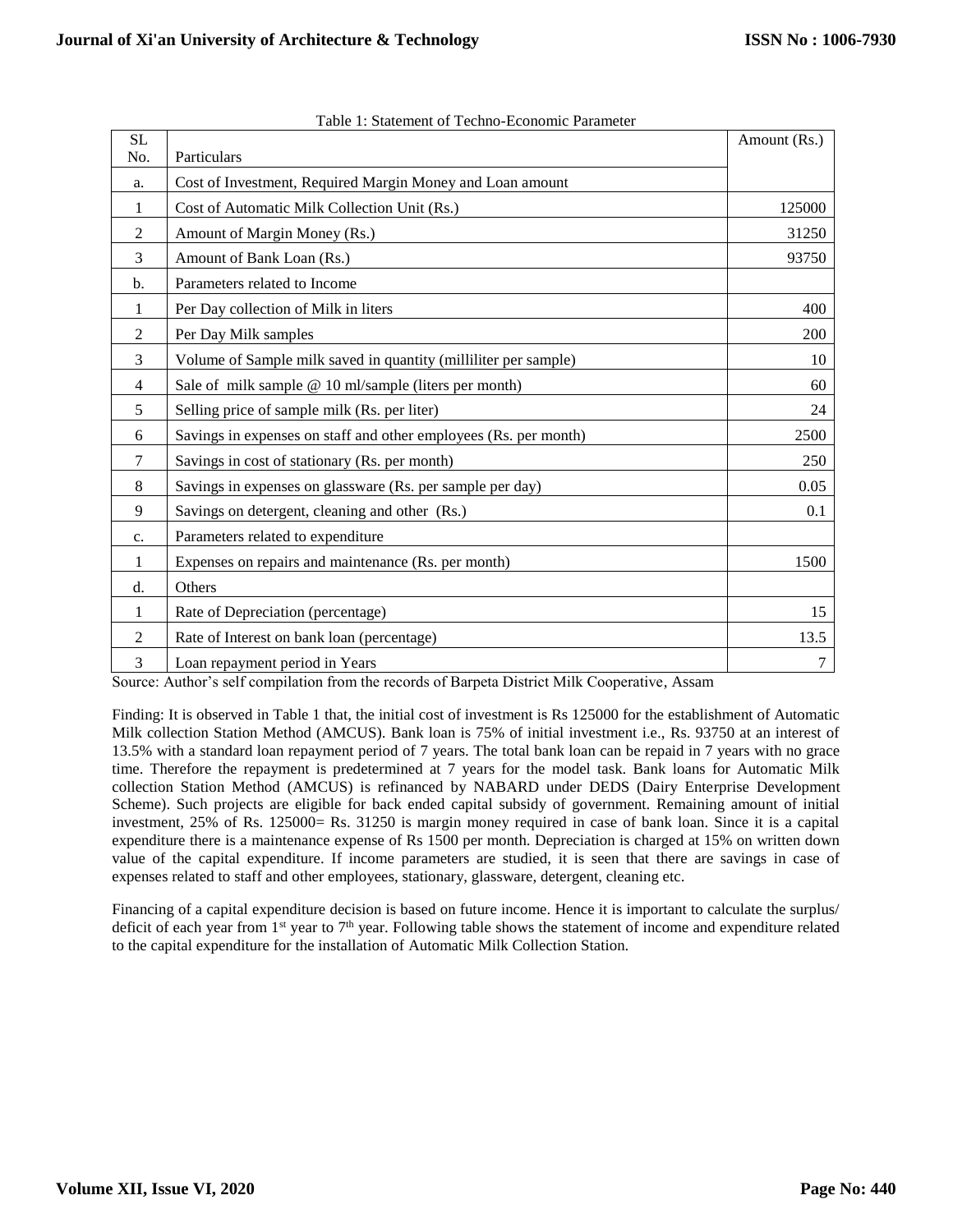| SL                      |                                                                    |                |                |        | Year-          |                |                |                |
|-------------------------|--------------------------------------------------------------------|----------------|----------------|--------|----------------|----------------|----------------|----------------|
| No                      | Particulars                                                        | Year-1         | Year-2         | Year-3 | $\overline{4}$ | Year-5         | Year-6         | Year-7         |
| $\mathbf{i}$            | Per Day collection of Milk in liters                               | 400            | 400            | 400    | 400            | 400            | 400            | 400            |
| $\overline{\mathbf{u}}$ | Per Day Milk samples                                               | 200            | 200            | 200    | 200            | 200            | 200            | 200            |
| iii                     | Volume of Sample milk saved in<br>quantity (milliliter per sample) | $\overline{2}$ | $\overline{2}$ | 2      | $\overline{2}$ | $\overline{2}$ | $\overline{2}$ | $\overline{c}$ |
| A                       | Particulars of Income                                              |                |                |        |                |                |                |                |
| $\mathbf{i}$            | Sale of milk sample                                                | 0.18           | 0.175          | 0.175  | 0.175          | 0.175          | 0.175          | 0.175          |
| $\mathbf{ii}$           | Savings in expenses on staff and<br>other employees                | 0.3            | 0.3            | 0.3    | 0.3            | 0.3            | 0.3            | 0.3            |
| iii                     | Savings in cost of stationary                                      | 0.03           | 0.03           | 0.03   | 0.03           | 0.03           | 0.03           | 0.03           |
| iv                      | Savings in expenses on glassware                                   | 0.037          | 0.037          | 0.037  | 0.037          | 0.037          | 0.037          | 0.037          |
| $\mathbf{V}$            | Savings on detergent, cleaning and<br>other                        | 0.073          | 0.073          | 0.073  | 0.073          | 0.073          | 0.073          | 0.073          |
|                         | Total Income (A)                                                   | 0.615          | 0.615          | 0.615  | 0.615          | 0.615          | 0.615          | 0.615          |
| B                       | Particulars of Expenses                                            |                |                |        |                |                |                |                |
|                         |                                                                    |                |                |        |                |                |                |                |
| $\rm i$                 | Expenses on repairs and maintenance                                | 0.18           | 0.18           | 0.18   | 0.18           | 0.18           | 0.18           | 0.18           |
|                         | Total Expenses (B)                                                 | 0.18           | 0.18           | 0.18   | 0.18           | 0.18           | 0.18           | 0.18           |
| $\mathbf C$             | Total Surplus(A-B)                                                 | 0.435          | 0.435          | 0.435  | 0.435          | 0.435          | 0.435          | 0.435          |

Table 2: Statement of Income and Expenditure (Rupees in Lakh)

Source: Author's self compilation from the records of Barpeta District Milk Cooperative, Assam

Finding: Table 2 shows that there are incomes or savings in different aspects because of installation of Automatic Milk collection Station Method. Saving in expenditure like wages salary of employees and other staff is estimated to be Rs. 30000. There will be savings in the cost of manual testing of milk. Due to the application of technology accurate and quick testing of milk will be possible that will reduce the cost of manpower. Since whole testing method will be computerized that brings savings in the cost of various stationary. Savings in stationary expenses is Rs. 3000. In case of manual testing there are requirement of different types of glass pots and glassware to store the milk during the process of testing. But in case of Automatic Milk collection Station Method, there is no such huge requirement of glassware, which in turn brings savings in the cost. This savings in cost of glassware is almost Rs. 3700. Another income is the savings in the cost of detergent, cleaning and other things. It is almost Rs. 7300. On the other hand, there is a repair and maintenances cost of Rs. 18000 for the smooth and efficient functioning of this technological up gradation. Taking both income and expenditure in to consideration, the resultant surplus due to the installation of Automatic Milk Collection Station is amounting to Rs. 43500.

It is already mentioned above that installation of Automatic Milk Collection Station is a capital expenditure and its financial viability has to be examined through capital budgeting methods. In this study there well accepted capital budgeting methods are considered. They are Net Present Value Method, Benefit to Cost Ration and Internal Rate of Return Method to examine the rationality of doing such capital expenditure. A discounting rate of 15% is considered in this case.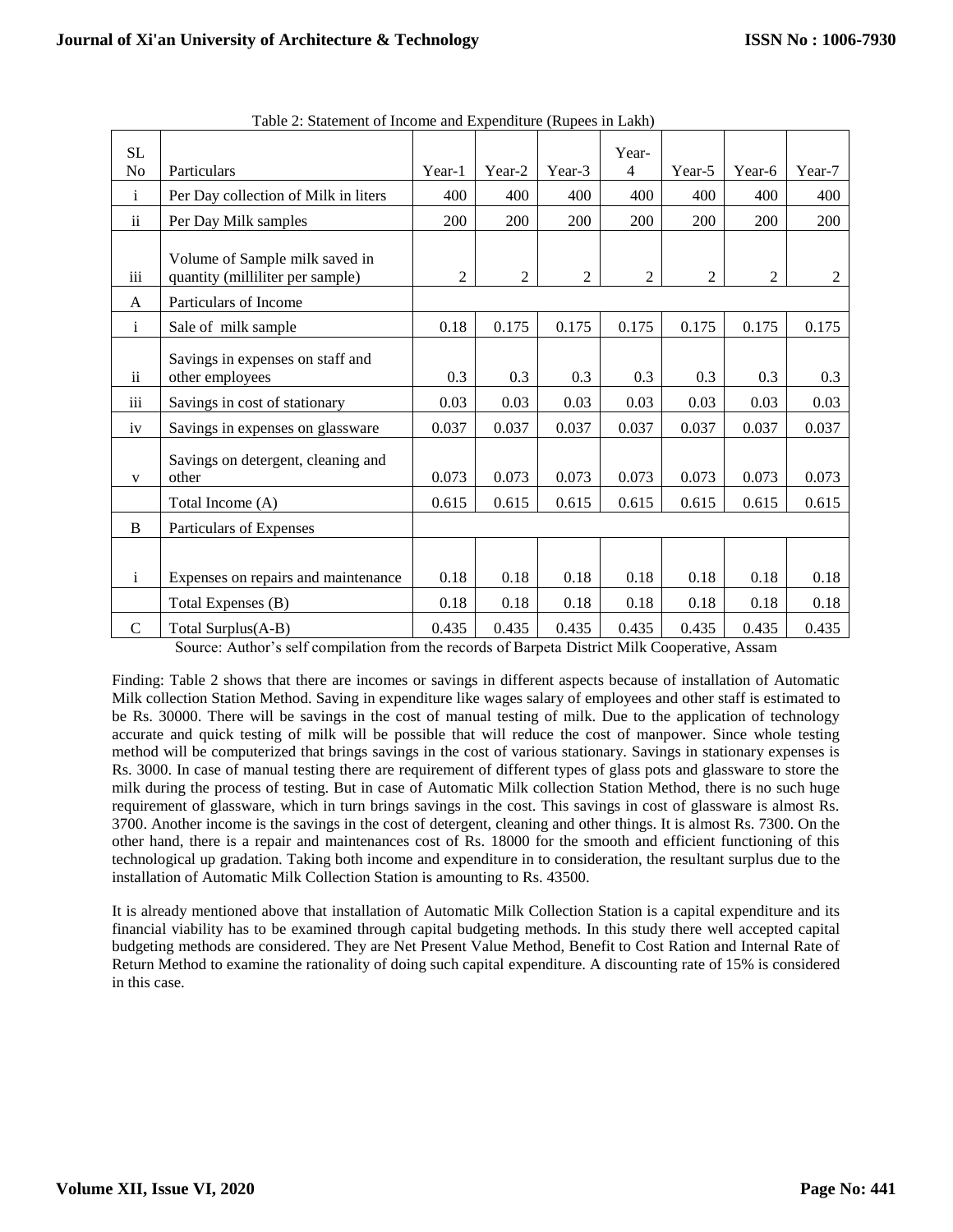| Particulars                                                        | Year-1           | Year-2           | Year-3         | Year-4           | Year-5           | Year-6           | Year-7  |
|--------------------------------------------------------------------|------------------|------------------|----------------|------------------|------------------|------------------|---------|
| Cost of Investment                                                 | 1.25             |                  |                |                  |                  |                  |         |
|                                                                    |                  |                  |                |                  |                  |                  |         |
| <b>Recurring Expenses</b>                                          | $0.18\,$         | 0.18             | 0.18           | $0.18\,$         | 0.18             | 0.18             | 0.18    |
| Total Cost of the                                                  |                  |                  |                |                  |                  |                  |         |
| project                                                            | 1.43             | 0.18             | 0.18           | 0.18             | 0.18             | 0.18             | 0.18    |
| Returns                                                            | 0.6147           | 0.6147           | 0.6147         | 0.6147           | 0.6147           | 0.6147           | 0.6147  |
| Value of the AMCS<br>after Depreciation                            | $\boldsymbol{0}$ | $\boldsymbol{0}$ | $\overline{0}$ | $\boldsymbol{0}$ | $\boldsymbol{0}$ | $\boldsymbol{0}$ | 0.125   |
| <b>Total Returns</b>                                               | 0.6147           | 0.6147           | 0.6147         | 0.6147           | 0.6147           | 0.6147           | 0.7397  |
| Net Returns                                                        | $-0.8153$        | 0.435            | 0.435          | 0.435            | 0.435            | 0.435            | 0.5597  |
| Discounting Factor<br>at 15%                                       | 0.87             | 0.756            | 0.658          | 0.572            | 0.497            | 0.432            | 0.376   |
| Present Value of<br>total cost at 15%<br><b>Discounting Factor</b> | 1.2441           | 0.13608          | 0.11844        | 0.10296          | 0.08946          | 0.07776          | 0.06768 |
| Present Value of<br>total return at 15%                            |                  |                  |                |                  |                  |                  |         |
| <b>Discounting Factor</b>                                          | 0.53479          | 0.46471          | 0.40447        | 0.35161          | 0.30551          | 0.26555          | 0.27813 |
| Net Present Value<br>at 15% Discounting<br>Factor                  | 0.76828          |                  |                |                  |                  |                  |         |
|                                                                    |                  |                  |                |                  |                  |                  |         |
| <b>Benefit to Cost</b><br>Ration at 15%<br>Discounting Factor      | 1.41:1           |                  |                |                  |                  |                  |         |
| Internal Rate of<br>Return                                         | 49%              |                  |                |                  |                  |                  |         |

Table 3: Statement of Net Present Value, Benefit to Cost Ratio and Internal Rate of Return

Source: Author's self compilation from the records of Barpeta District Milk Cooperative, Assam

Finding: It is observed that the Present Value (PV) of total cost is reducing over the years because of higher compounding discounting factor at 15%. At the end of year-1, PV of total cost is Rs. 124410 which is highest because in that year cost of initial investment is considered. But in the next year, i.e., in Year-2, PV of total cost is Rs. 13608 which is reduced to Rs 6768 in the 7<sup>th</sup> year. PV of total return in year-1 is Rs 53479 and it is reduced to Rs. 27813. PV of total return is also decreased because of higher compounding discounting factor at 15%. The calculated Net Present Value (NPV) of the capital expenditure is Rs. 76828. So it can be said that with a significantly positive NPV amount, such a capital expenditure for establishing Automatic Milk Collection Station is